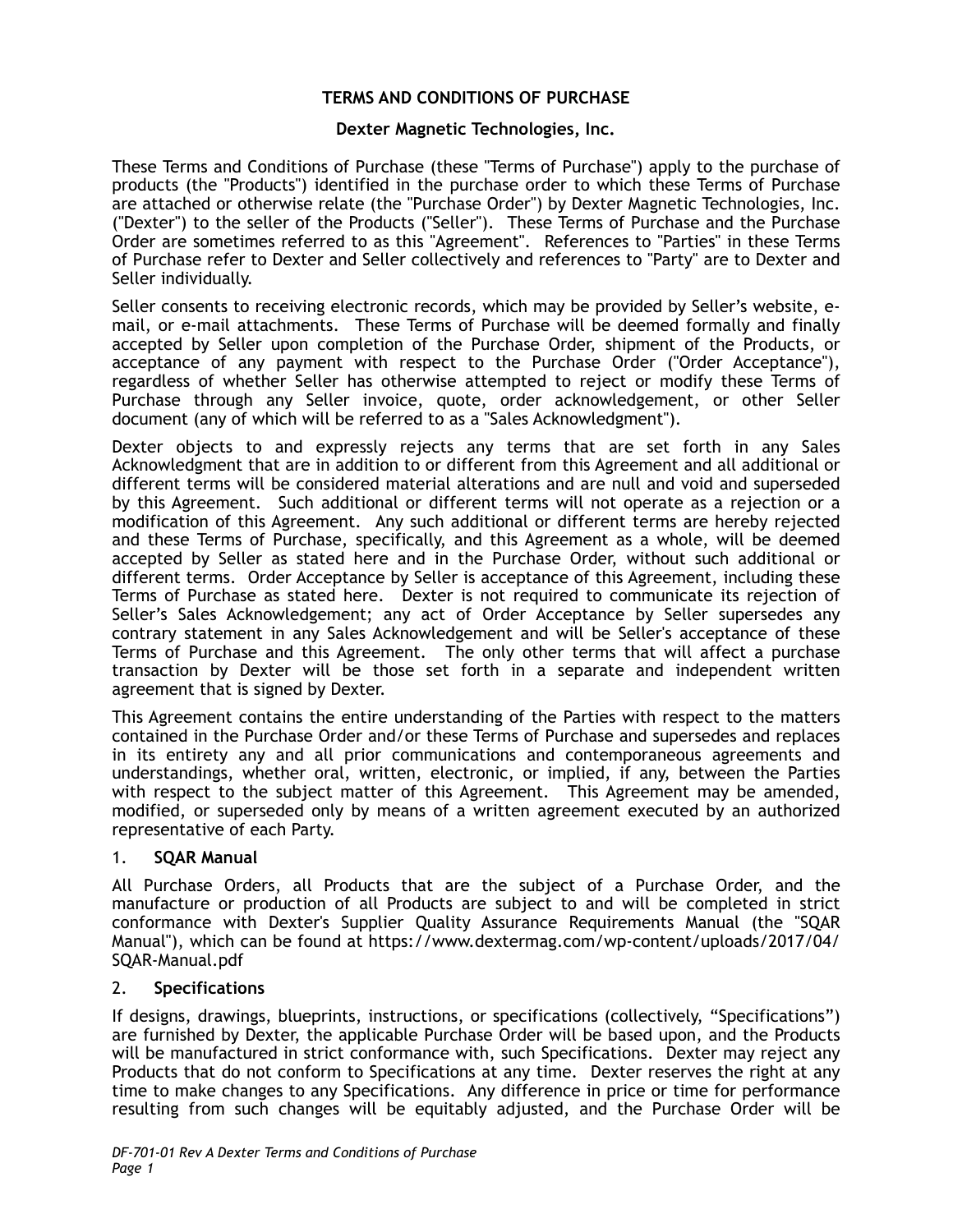modified in writing accordingly. Any price adjustment will conform to the current standard prices.

Seller will not make any change in the Specifications of any Product unless otherwise approved in advance by Dexter in writing. Seller will not make any change in the formulation of any Products, in materials used in the Products, or in the methods of manufacturing of any Products without the advance written consent of Dexter.

# 3. **Price**

Dexter will pay for the Products the amount specified in the applicable Purchase Order or such other amount as Dexter may agree to as evidenced in writing by Dexter. Seller warrants that the price for the Products will not be less favorable than that currently extended to any other buyer for the same or like Products. No additional costs, fees, surcharges, or expenses of any kind will be added to the Purchase Order without the advance written consent of Dexter.

## 4. **Payment**

Seller will present Dexter with an invoice for the amounts due and owing pursuant to the applicable Purchase Order. Each invoice must be in a form acceptable to Dexter. All invoices will clearly reference piece number, Dexter's Purchase Order number and Seller's packing slip number. Unless otherwise agreed to and indicated in writing in the Purchase Order, Dexter's standard payment terms will be net sixty (60) days following Dexter's receipt of conforming Products delivered pursuant to Dexter's delivery requirements and a proper invoice from Seller. Dexter's obligation to make payments on any Purchase Order will expire if Seller fails to invoice Dexter within ninety (90) days after the amounts were incurred. Dexter will have the right to off-set amounts owed by Seller to Dexter against amounts payable under any Purchase Order. Payment for any Products will not constitute acceptance of the Products.

# **5. Delivery**

Seller will deliver the Products in the quantities, on the dates, and to the places specified in the applicable Purchase Order. All Products will be packaged, sealed, and secured in such a manner as to reach their destination in good condition and Seller will be responsible for any loss or damage to the Products that may arise from inadequate or inappropriate packing. Seller will deliver the Products on or before the delivery date specified in the applicable Purchase Order or, if no date of delivery is specified in the Purchase Order, then the Seller will deliver the Products promptly after receipt of the Purchase Order. Time is of the essence in Seller's performance of the Purchase Order.

Dexter may defer payment or return at Seller's expense any Products that are delivered in advance of the scheduled delivery date or in excess of the quantity specified for such Products.

Seller will include a packing list with each shipment of Products. Dexter shall not be charged for packaging, boxing, crating or cartage. All packing lists, bills of lading, and each separate package within each shipment will clearly reference piece number, Dexter's Purchase Order number and Seller's packing slip number. Partial shipments must be identified as such on the shipping memoranda and invoices.

Whenever an actual or potential reason for delays or threats to delay the timely performance of any Purchase Order, Seller will promptly notify Dexter in writing of all relevant information and make and pay for all necessary changes to fulfill its obligations under the Purchase Order and mitigate the potential impact of any delay. Any delay in delivery of any installment will not relieve Seller of its obligation to deliver the remaining shipments.

# 6. **Packing and Marking**

Seller will mark and package all Products in accordance with law, regulation, Dexter's instructions and packaging specifications.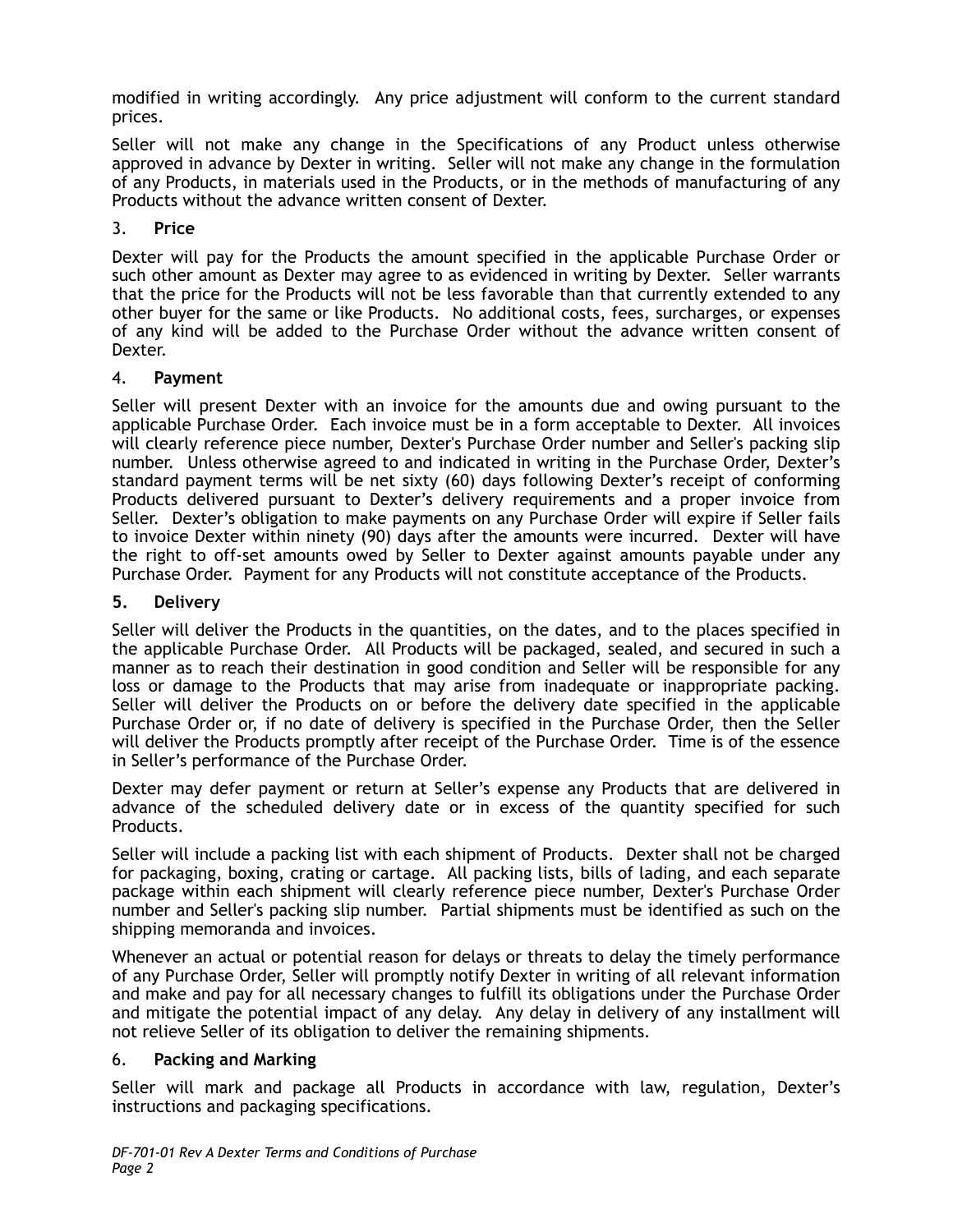# 7. **Inspection**

7.1. **Non-Conforming Products:** Dexter will have the right to inspect all Products for a The payment of any invoice will not constitute acceptance of the Products. Dexter may accept or reject the whole or any unit of Non-Conforming Products. Seller will replace or refund the invoice price associated with any Non-Conforming Products, at Dexter's option. Dexter's only obligation as to Products that Dexter has rejected or as to which Dexter has revoked acceptance will be those required by law. All transportation charges and other costs for the return and, if applicable, the replacement of Products will be paid by Seller. Non-Conforming Products are Products that are defective, damaged, or fail to conform to the requirements of these Terms of Purchase, any applicable Purchase Order, any Specifications, the SQAR Manual, or any other applicable industry or legal fitness and safety standards. In addition to its other rights and remedies, Dexter reserves the right to (i) cancel or terminate for cause any Purchase Orders that contain Non-Conforming Products, (ii) require Seller to replace any Non-Conforming Products with Products that satisfy all requirements of the Purchase Order or this Agreement, without expense to Dexter, or (iii) require Seller to repay Dexter the purchase price of any Non-Conforming Products. Seller will be liable for all charges and expenses incurred in the inspection, receipt, transportation, care, custody, and disposal of the Non-Conforming Products.

7.2 **Correcting Non-Conforming Products:** Seller will develop and maintain a reliable system of identifying Products to assure that if a defect or non-conformance is found, Seller will be able to (a) determine what other Products may have a common defect/nonconformance or otherwise be affected by the defect/non-conformance, (b) identify the time of and the location of the manufacture of Non-Conforming Products, and (c) identify the specific shipments that contain Non-Conforming Products to Dexter as well as the time and place of delivery of such shipments. In the event that Non-Conforming Products are identified, either by Seller or by Dexter or otherwise, Seller will immediately analyze and implement solutions to minimize the consequences of any such defect/non-conformance. In any event, within thirty (30) days following the receipt by Seller of samples of Non-Conforming Products and/or a rejection report from Dexter, Seller will conduct detailed corrective and preventative action to correct the defect/non-conformance. Seller will keep Dexter fully informed of all actions taken with respect to Non-Conforming Products consistent with the Dexter Supplier Corrective Action Request process, as supplied to Seller by Dexter.

# 8. **Facilities, Tooling, and Equipment**

- 8.1. **Seller's Obligations:** Unless otherwise specified in a Purchase Order, Seller will, at its own expense, furnish all materials, tools, test equipment, jigs, and other equipment and facilities required to produce and furnish the Products. Dexter will at all times have and retain title to and the right of immediate possession of any property furnished or paid for by Dexter, including, without limitation, patterns, tools, jigs, fixtures, dies, gages, equipment, or material. Seller will, at Seller's sole expense, keep in good condition, will repair and replace when necessary, and will store, protect, and preserve all patterns, tools, jigs, fixtures, dies, gages, and equipment necessary for the production of the Products, whether or not owned by Seller or Dexter. Title to and the right of immediate possession of any replacements of any such items owned by Dexter will be and remain in Dexter. Seller will insure Dexter's interest in such property against loss or damage by reason of fire and the perils included in extended coverage and will furnish certificates of such insurance to Dexter upon request. Seller will not use any such property furnished or paid for by Dexter for any purpose other than manufacturing Products for Dexter.
- 8.2. **Audit and Inspection Right:** At any time during the term of this Agreement, Dexter may, from time to time, audit and/or inspect the facilities of Seller to ensure compliance with this Agreement. Dexter will pay all of Dexter's costs and expenses for such inspection or audit; *provided, however*, if that such inspection or audit determines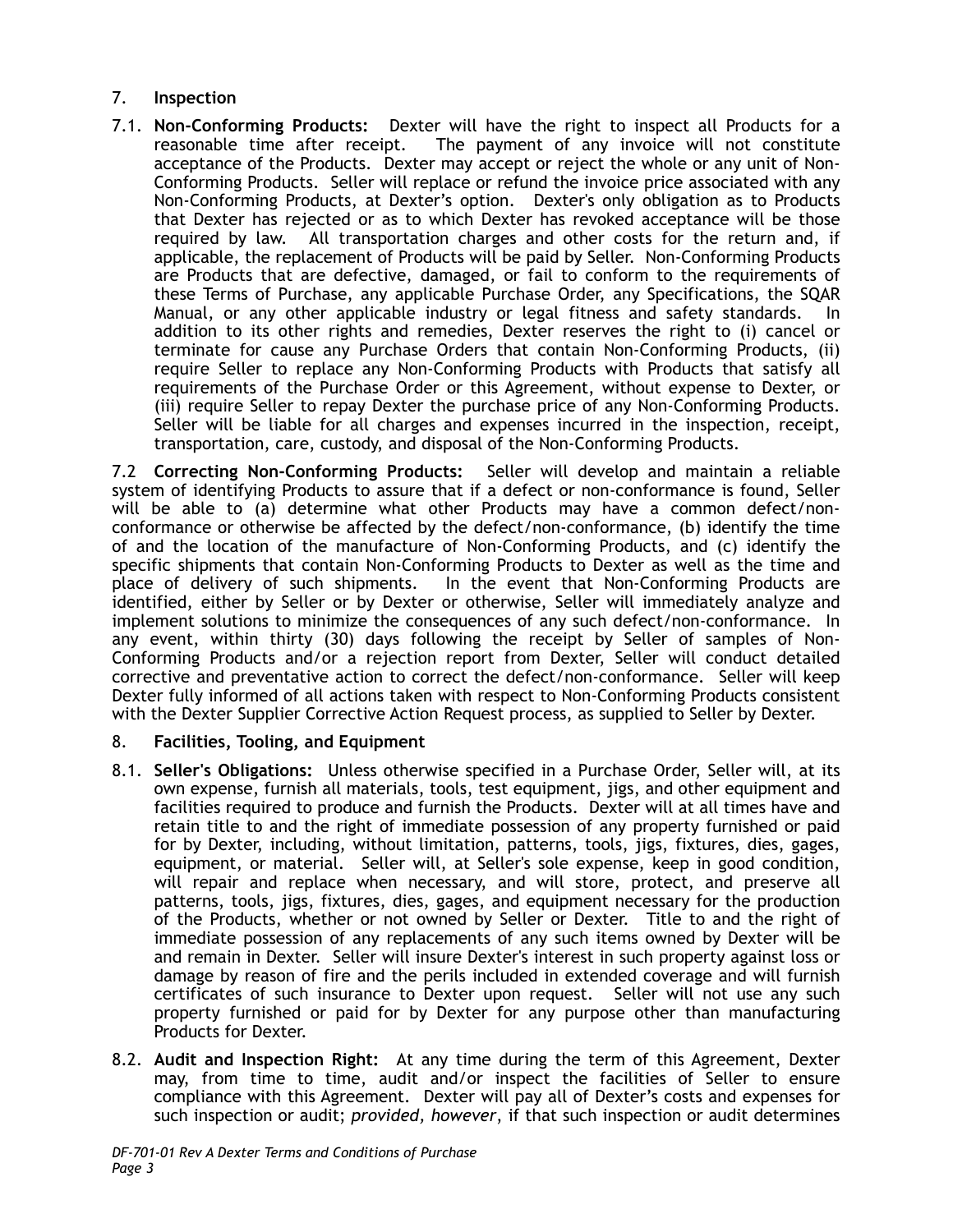or verifies that Seller has violated any term or condition of this Agreement, Seller will pay all costs and expenses associated with such inspection or audit and for all costs and expenses associated with the next inspection or audit conducted by Dexter.

## 9. **Taxes**

All taxes, duties, and fees arising out of the transactions contemplated under a Purchase Order will be the sole responsibility of Seller except as otherwise specified by the Parties in writing.

## 10. **Title and Risk of Loss**

Seller represents and warrants to Dexter that the title conveyed on all Products produced will be good and marketable, and the Products will be delivered free from any security interest or other lien or encumbrance.

Title to and risk of loss of the Products, including but not limited to any shipping and transit costs, will pass to Dexter upon the delivery of the Products to Dexter, provided that in the event the Products are Non-Conforming Products, title to and risk of loss of such Non-Conforming Products will remain at all times with Seller unless Dexter agrees in writing to accept such Non-Conforming Products. If a shipment is not accompanied by a bill of lading, packing slip, order acknowledgement, or similar delivery document, Dexter's count and/or weight will be conclusive.

In the event Dexter rejects any of the Products, finds them not to be in order during inspection, or invokes its right to terminate this Agreement on reasonable grounds or its right to have the Products replaced, the risk of loss attaching to the Products will be deemed to have remained with the Seller throughout.

### 11. **Termination**

- 11.1.**Dexter Termination for Convenience:** Dexter may terminate, for its convenience, all or any part of a Purchase Order or this Agreement at any time by providing ten (10) day written notice to Seller. In such case Dexter's sole obligation will be to pay for Products specified in the terminated Purchase Order that have been completed and delivered to Dexter prior to the date of termination. Dexter will not be obligated to pay for any other Products or for materials relating to any other Products.
- 11.2.**Dexter Termination for Cause:** In addition to Dexter's rights under Section 11.1 above, Dexter may terminate this Agreement, without notice, if (a) Seller fails to make any delivery in accordance with the scheduled delivery dates, or otherwise fails to comply with the applicable Purchase Order and does not remedy such failure within a reasonable time after receipt of written notice of the same, (b) Seller fails to make progress to such an extent that performance of the Purchase Order is endangered, (c) any proceeding is filed by or against Seller in bankruptcy or insolvency, or (d) Seller commits any other breach of this Agreement. In the event of any such termination, Seller will immediately terminate all work relating to any Purchase Order and Dexter will not have any obligation to pay any amounts claimed to be owing by Seller after the date of termination specified by Dexter.
- 11.3.**Return of Dexter Materials:** Upon termination of any Purchase Order or this Agreement for any reason, Seller will immediately return to Dexter all Specifications and IP (as defined in Section 12.1 below), whether in tangible or electronic form.

### 12. **Intellectual Property**

12.1. **Ownership; Licenses:** Dexter may provide Seller certain intellectual property in order for Seller to complete any Purchase Order. Seller and Dexter agree that no intellectual property rights are transferred under this Agreement or any Purchase Order and Dexter and its licensors retain all intellectual property rights, title, and interest in and to: (a) service marks, trademarks, trade names, logos, trade dress, packaging, or any other designations or identifications; and (b) copyrights, patent rights, trade secrets, and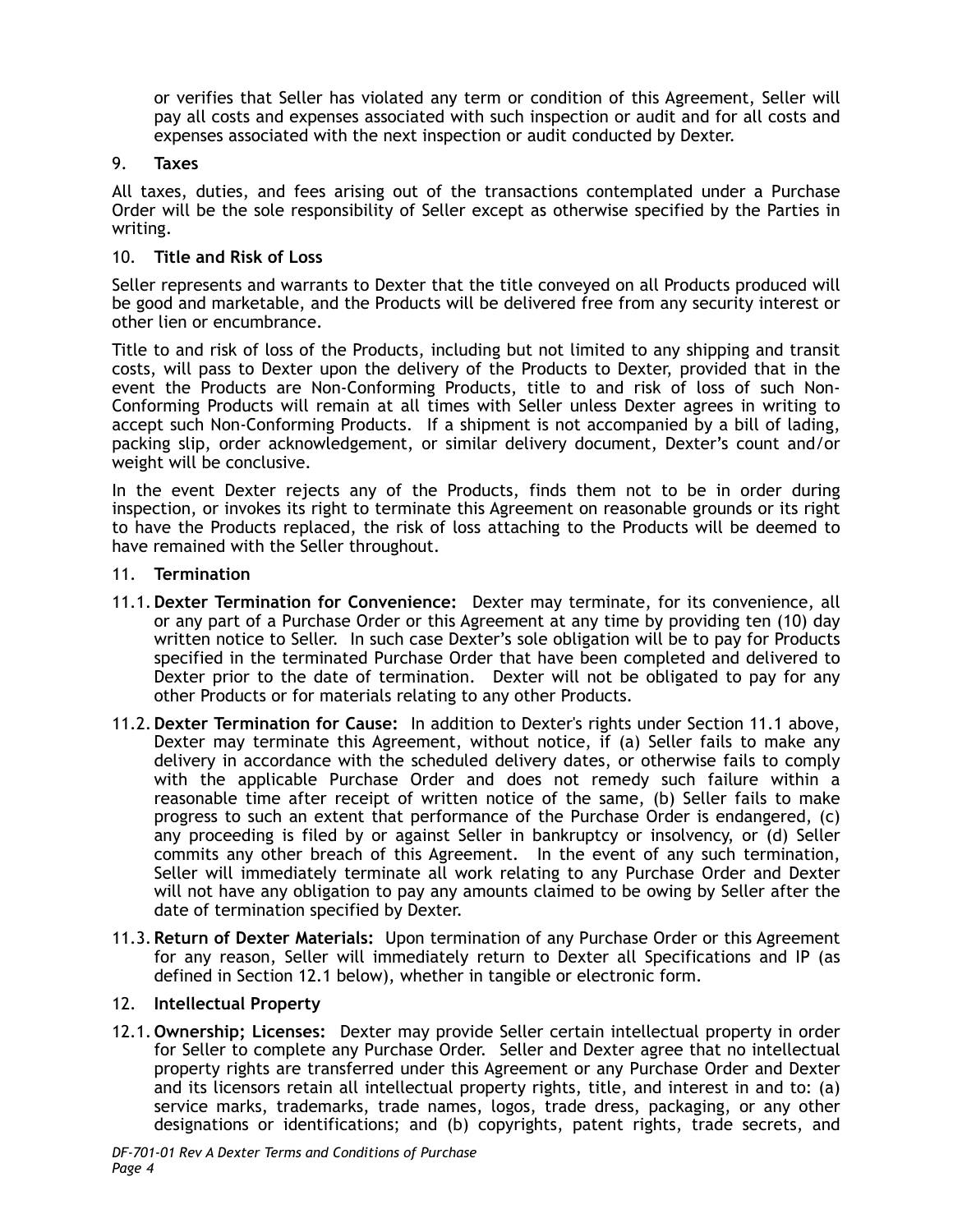other proprietary rights related to the Products including, without limitation, all specifications, drawings, plans, and technical data ("IP"); and (c) Seller obtains no license or other rights to or under Dexter's IP, including , without limitation, any rights to use, display, or make any representations regarding any of Dexter's IP or grant sublicense or other rights to third parties. Seller will not disparage or infringe upon any of Dexter's IP rights. Seller will indemnify, defend, and hold Dexter harmless against any and all expenses, damages, costs, or losses resulting from any claims, suits, or proceedings brought for (i) infringement of IP, or (ii) unfair competition or other claims against Dexter arising from Dexter's compliance with or use of designs, specifications, or instructions provided by Seller.

12.2.**Work Made for Hire:** Any and all information, feedback, suggestions, ideas, comments, modifications, developments, or enhancements provided by Seller to Dexter in connection with any Purchase Order or the subject of any Purchase Order will be deemed work made for hire and will be owned exclusively by Dexter, unless otherwise agreed between the Parties in writing. In the event that any of the same is deemed not to be work made for hire, Seller hereby irrevocably assigns it to Dexter. Seller will promptly disclose to Dexter in writing all intellectual property that Seller conceives, creates, or develops in completing any Purchase Order and or performing this Agreement and such intellectual property will be owned exclusively by Dexter, except as may otherwise be agreed between the Parties in writing.

## 13. **Confidentiality**

All non-public information provided or made available by Dexter to Seller relating to any Products or any Purchase Order, including but not limited to any types of products, numbers ordered, designs, quotations, specifications, drawings, marketing information, reports, photographs, pricing information, and the fact that Dexter is a customer of Seller will be considered Dexter's confidential information ("Confidential Information") and Seller will not disclose any such Confidential Information to any other person or entity, or use such information for any purpose other than fulfilling Seller's obligations under a Purchase Order or this Agreement. Seller's confidentiality obligations will survive and extend beyond the expiration or termination of this Agreement.

### 14. **Warranties**

- 14.1. **Product Warranty:** Seller expressly covenants and warrants to Dexter that (a) all Products will be new, will strictly conform to all Specifications, are suitable for the purpose intended, are merchantable, are free from defects in material and workmanship, are free from liens, or encumbrances of title, (b) all Products will function as intended for a period of two (2) years after receipt by Dexter, (c) all work associated with the Products will be performed in a professional manner and in accordance with the highest industry standards, and (d) all Products, and the manufacture, sale, resale, or use of all Products will not infringe any patent, copyright, or other intellectual property rights of other persons (the "Warranties"). Inspection, test, acceptance, or use of the Products furnished under any Purchase Orders will not affect Seller's obligation under this Agreement, and all Warranties will survive inspection, test, acceptance, and use. The Warranties will run to Dexter and its successors, assigns, customers, and users of the Products.
- 14.2. **Product Support:** Seller will, at its expense, provide product support for the Products for five (5) years after the Products associated with the last Purchase Order submitted by Dexter are delivered to Dexter. Such support will include warranty and service parts with respect to all Products.

# **15. Limitation of Liabilities**

IN NO EVENT WILL DEXTER BE LIABLE TO SELLER OR ANY THIRD PARTY FOR ANY INDIRECT, SPECIAL, INCIDENTAL, PUNITIVE, OR CONSEQUENTIAL DAMAGES, WHETHER OR NOT FORESEEABLE, EVEN IF DEXTER HAS BEEN ADVISED OF THE POSSIBILITY OF SUCH DAMAGES, *DF-701-01 Rev A Dexter Terms and Conditions of Purchase Page 5*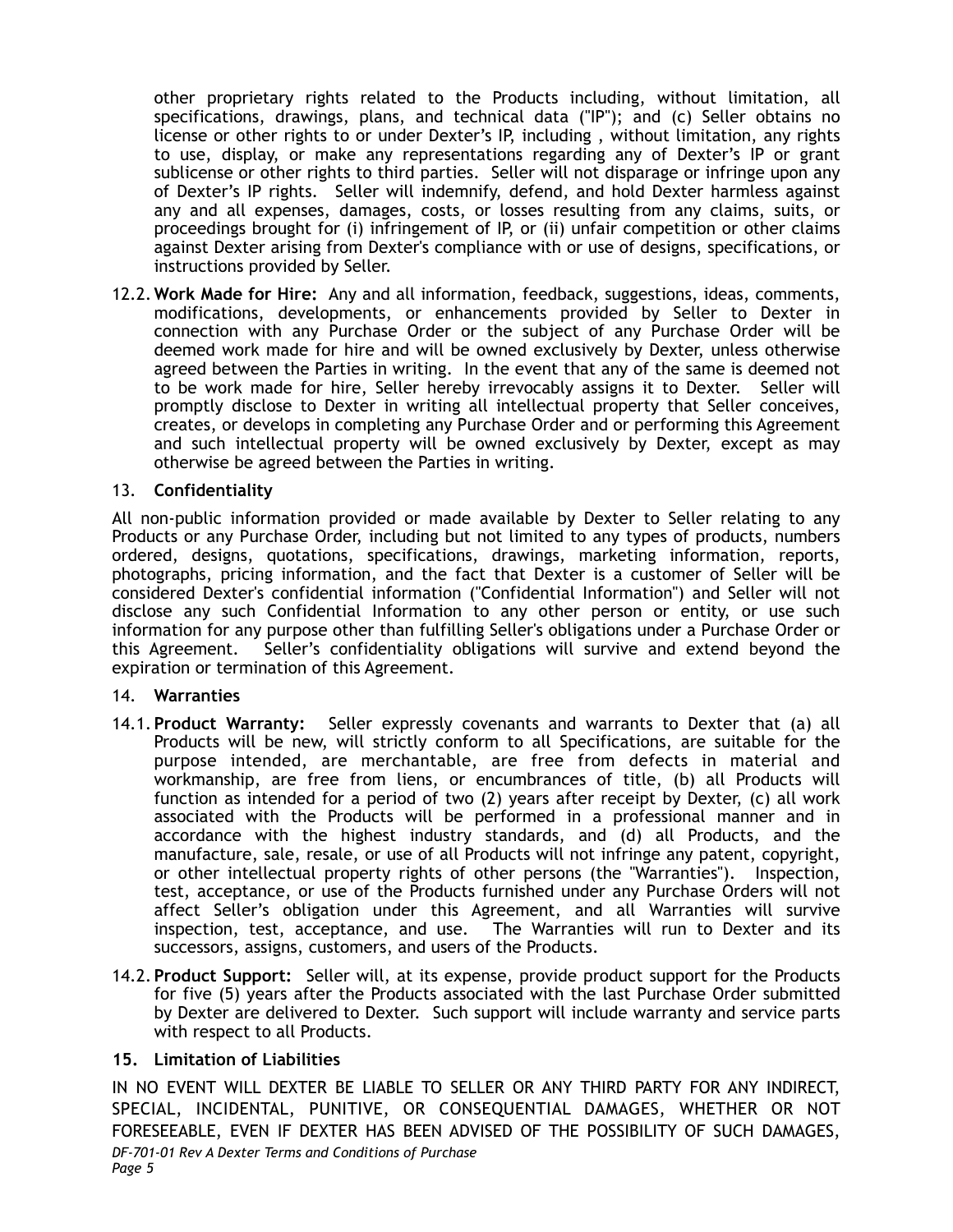INCLUDING ANY LOSS OF REVENUE, LOSS OF CUSTOMERS OR CLIENTS, LOSS OF GOODWILL, OR LOSS OF PROFITS, ARISING OUT OF OR IN RELATION TO THIS AGREEMENT, WHETHER ARISING UNDER CONTRACT, TORT, OR ANY OTHER LEGAL OR EQUITABLE THEORY. IN NO EVENT WILL DEXTER'S TOTAL, CUMULATIVE LIABILITY UNDER THIS AGREEMENT EXCEED THE PURCHASE PRICE FOR THE PRODUCTS GIVING RISE TO THE CLAIM. MULTIPLE CLAIMS WILL NOT ENLARGE THIS LIMIT. THIS LIMITATION OF LIABILITY WILL APPLY NOTWITHSTANDING ANY FAILURE OF ESSENTIAL PURPOSE OF ANY EXCLUSIVE REMEDY IN THIS AGREEMENT.

# 16. **Patent Indemnity**

Unless otherwise specifically agreed to in writing, Seller will indemnify and hold harmless Dexter, its affiliated companies, and their respective successors, assigns, customers, and users of Products and/or items into which Products are incorporated against any loss, damage, liability, costs, and expenses that may be incurred by them as a result of or in defending or settling any suit, claim, judgment, or demand involving infringement of intellectual property rights of other persons by the sale, resale, or use of Products or any items into which the Products are incorporated. Seller agrees that it will assume the defense of Dexter, its affiliated companies, and their respective successors, assigns, customers and users of Products against any such aforementioned suits, claims or demands, and Dexter will be consulted and have approval rights in the choice of defense counsel and the conduct of the defense.

# 17. **Assignment**

Dexter may assign this Agreement, including any Purchase Order, at any time without Seller's consent. Seller will not assign or transfer any Purchase Order nor assign, transfer, or delegate any of its rights, or obligations under this Agreement, in whole or in part, voluntarily or by operation of law, without Dexter's consent. Any attempt by Seller to assign, transfer, or delegate any of its obligations under this Agreement or any Purchase Order without the prior written consent of Dexter will be void and of no effect and will constitute a material breach by the Seller.

# 18. **Force Majeure**

Each Party will be excused from performance of its obligations under this Agreement if such Party is unable to perform such obligations due to, and only to the extent of, any cause beyond its reasonable control, such as acts of God, acts of civil or military authority, terrorism, changes in government regulations, embargoes, epidemics, war, terrorist acts, riots, insurrections, fires, explosions, earthquakes, floods, power outages, unusually severe weather conditions, and supply or transportation failures, delays, or interruptions.

# 19. **Governing Law; Jurisdiction and Venue**

This Agreement and any issues arising from or relating to the transactions under this Agreement will be governed by the laws of the state of Illinois without regard to principles of law that would require the application of the laws of a different jurisdiction. The Parties agree to the exclusive jurisdiction of the courts located in Cook County in the State of Illinois for any action or proceeding arising from or relating to this Agreement. The United Nations Convention on Contracts for the International Sale of Goods will not govern this Agreement and is hereby disclaimed by the Parties.

# **20. Compliance with Laws**

20.1.**General Legal Compliance:** Seller warrants that Seller and all Products comply with all applicable foreign, national, state, and local laws, rules, regulations or orders, as amended or superseded, including without limitation, the applicable provisions of: (i) the Americans with Disabilities Act of 1990 (42 U.S.C. 12101); (ii) the U.S. Fair Labor Standards Act of 1938; (iii) the Occupational Safety & Health Act of 1970; and (iv) the American Recovery and Reinvestment Act of 2009 (Public Law 111-5, Section 1605 of H.R. 1-189); and (v) all applicable orders issued by the Secretary of Labor; and the full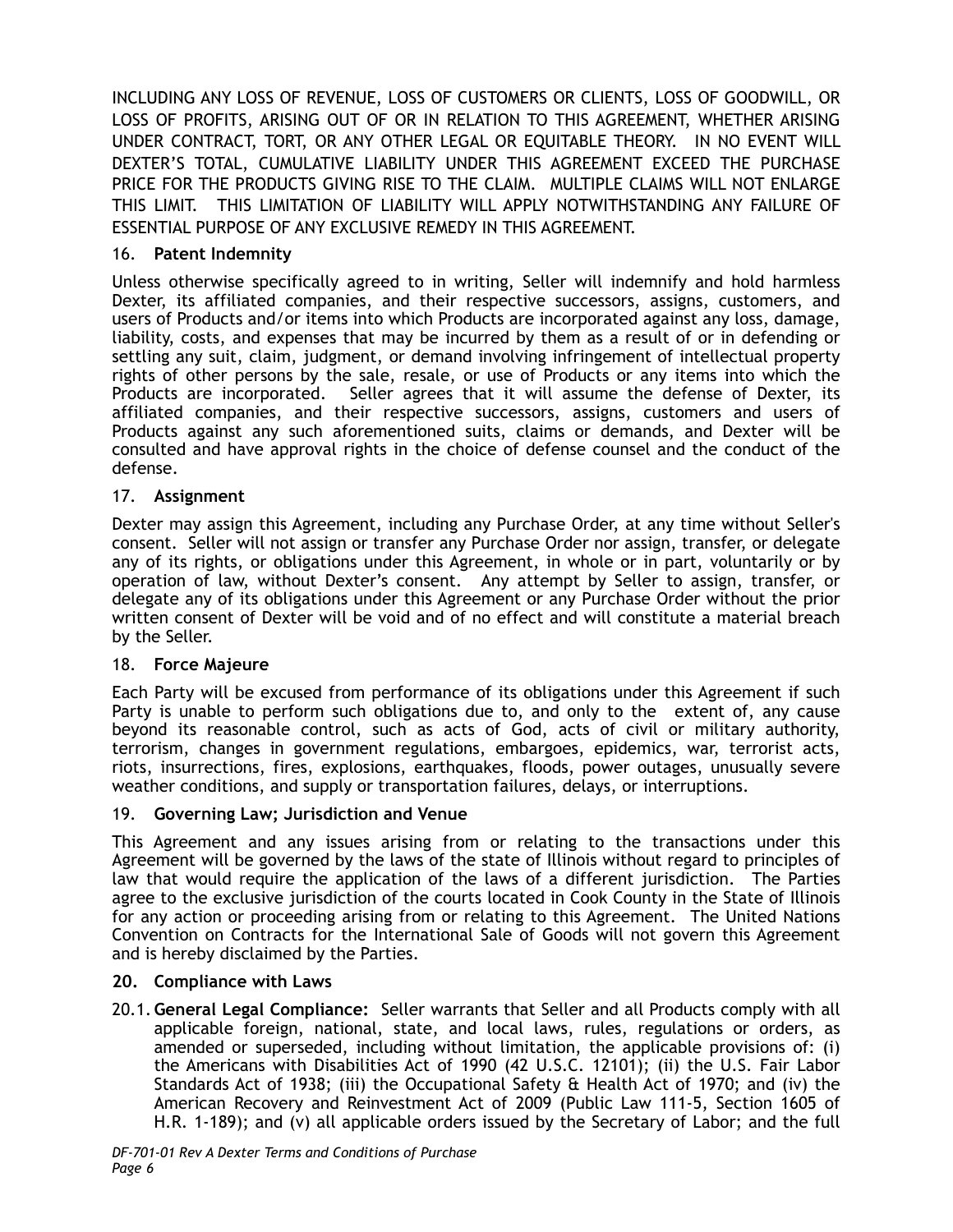texts of all of the aforementioned laws, rules, regulations, and orders are incorporated into this Agreement by reference.

- 20.2. **Environmental Compliance:** Seller warrants that no chemical substance or hazardous material of any nature sold under any Purchase Order, or incorporated into any Products sold under any Purchase Order, will at the time of sale, transfer, or delivery, be on the list of chemical substances compiled and published by the Environmental Protection Agency pursuant to 15 U.S.C. Section 2607 and/or by any applicable state or state agency. Seller will comply with all applicable foreign, federal, state, and local laws and/or regulations relating to providing notice and/or warnings to any and all individuals that may come into contact with such chemical substances. Seller will indemnify Dexter from any and all liability, costs, or damages (including, without limitation, attorney fees) of any nature arising from anyone's exposure to such chemical substances. In addition, where required, Seller will provide Dexter with hazardous material data sheets for all applicable goods.
- 20.3. **Export-Import Compliance:** Seller will prepare, maintain and, to the extent required under applicable laws, rules, or regulations promulgated by any governmental or selfregulatory agency having jurisdiction over Seller, submit to the applicable custom authorities all necessary information and documentation to comply with the applicable customs, rules, and laws of each country from which the Products will be exported and each country into which they will be imported.
- 20.4.**Compliance with Export Control Laws:** Seller will comply with all applicable export control laws and regulations during performance of this Agreement, including but not limited to, the U.S. Arms Export Control Act, as amended (22 U.S.C. §§ 2751-2799), the International Traffic in Arms Regulations, as amended (22 C.F.R. Part 120, *et seq.*), the Export Administration Act, as amended (50 U.S.C. §§ 2401-2420), and the U.S. Export Administration Regulations, as amended (15 C.F.R. § 730, *et seq.*). Seller represents and warrants that Seller does not and will not export, disclose, furnish, or otherwise provide any Product (including any components of a Product) that is subject to any such laws or regulations to any foreign person or entity, whether within the U.S. or abroad, without strictly complying with the requirements of such laws or regulations.
- 20.5.**Restricted Parties Lists:** Seller represents and warrants that it is not designated on, or associated with, any party designated on any of the U.S. government restricted parties lists, including without limitation, OFAC; the U.S. Commerce Department Bureau of Industry and Security ("BIS") Denied Persons List; Entity List or Unverified List; Specially Designated Nationals and Blocked Persons List; or the U.S. State Department Directorate of Defense Trade Controls ("DDTC") Debarred Parties List.
- 20.6.**Anti-Human Trafficking:** Seller has been conducting and is presently conducting business in compliance with any and all applicable federal, state, and local governmental laws, rules, regulations, and ordinances related to slavery and human trafficking.
- 20.7.**Responsible Business Reliance (RBA):** Seller, as applicable, will comply at all times with the latest version of the Responsible Business Reliance (RBA) Code of Conduct in all of its business dealings.

## 21. **Indemnification**

21.1.**General Indemnification:** In addition to any other indemnification obligations assumed by Seller under this Agreement, Seller will indemnify, defend, and hold Dexter harmless from and against any and all damages and claims for damages, costs, and expenses (including reasonable attorney fees) resulting from or arising out of (a) the breach by Seller of its obligations, representations, or warranties made in this Agreement or (b) the death or injury to any person or damage to any property alleged to have resulted from the Products.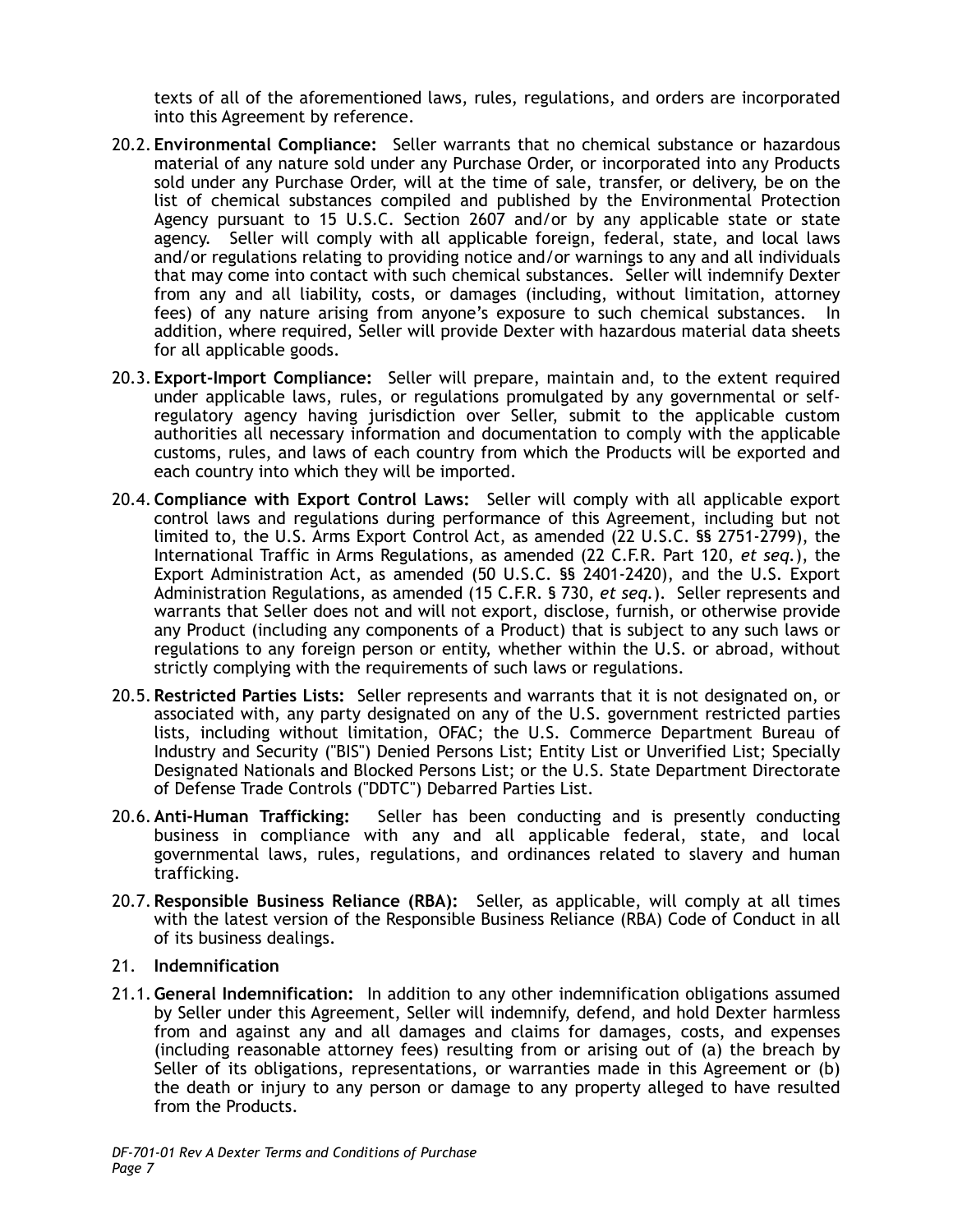- 21.2.**Worksite Indemnification:** If Seller's performance requires Seller, its employees, agents or representatives to perform services or labor on the premises of Dexter, its agents, customers, or users, Seller agrees to comply with all safety regulations of Dexter, to indemnify and hold harmless Dexter against all claims and liabilities for injury or damage to persons or property arising out of such performance by Seller, and to maintain insurance in coverage and amounts acceptable to Dexter during such performance.
- 21.3.**IP Indemnification:** Seller hereby represents, warrants and covenants that Products purchased hereunder and the manufacture, sale, resale, or use of them will not infringe any IP of other persons. Unless otherwise specifically agreed to in writing, Seller agrees to indemnify and hold harmless Dexter and its respective successors, assigns, customers and users of Products against any loss, damage, liability, costs and expenses which may be incurred by them as a result of or in defending or settling any suit, claim, judgment or demand involving infringement of IP rights of other persons by the sale, resale or use of Products purchased hereunder. Seller agrees that it will assume the defense of Dexter and its respective successors, assigns, customers and users of Products against any such aforementioned suits, claims or demands, and Dexter will be consulted and have approval rights in the choice of defense counsel and the conduct of the defense.

# 22. **Insurance**

Seller will maintain commercial general liability insurance with products liability and completed operations insurance (including without limitation coverage for private labeled products, which must be noted on the Certificate of Insurance) and contractual liability insurance to cover the indemnification provisions in this Agreement, which provide, under the terms of the primary policy or by contractual liability endorsement if necessary, coverage in respect of claims involving bodily injury, liability damages or property damage arising out of or in connection with any Purchase Order or the Products.

### 23. **Notices**

Any notice, approval, or consent required or permitted under this Agreement will be in writing and will be deemed to have been duly given if mailed by registered or certified mail, postage prepaid, or delivered by overnight courier services with tracking capabilities to the address set forth in the Purchase Order, in the case of Dexter, or Seller's published address (or such other addresses a party may designate by ten (10) days prior written notice).

### 24. **General**

If any provision of this Agreement is held invalid, unenforceable, or void in any respect, such provision will be construed so as to render it enforceable and effective to the maximum extent possible, and the validity and enforceability of the remaining provisions of this Agreement will not in any way be affected or impaired by the same. Seller agrees to adhere to all legal requirements applicable to the Products and the manufacture of the Products. The Parties are independent contractors and nothing in this Agreement will be construed to imply a partnership, joint venture, principal-agent, or employer-employee relationship between the Parties. Neither Party will have the right, power, or authority to create any obligation, expressed or implied, on behalf of the other Party. Failure of Dexter to insist on performance of any of the terms and conditions or requirements of this Agreement will not be construed as a waiver of such terms, conditions, or requirements and will not affect the right of Dexter thereafter to enforce each and every term, condition, or requirement of this Agreement. Any rights or remedies granted to Dexter In this Agreement will not be exclusive of, but will be in addition to, any other rights or remedies that Dexter may have at law or in equity. This Agreement constitutes the entire agreement between the Parties as to the subject matter of this Agreement and supersedes and merges all prior or contemporaneous oral or written agreements, representations, statements, negotiations, understandings, proposals, and undertakings with respect to the subject matter of this Agreement.